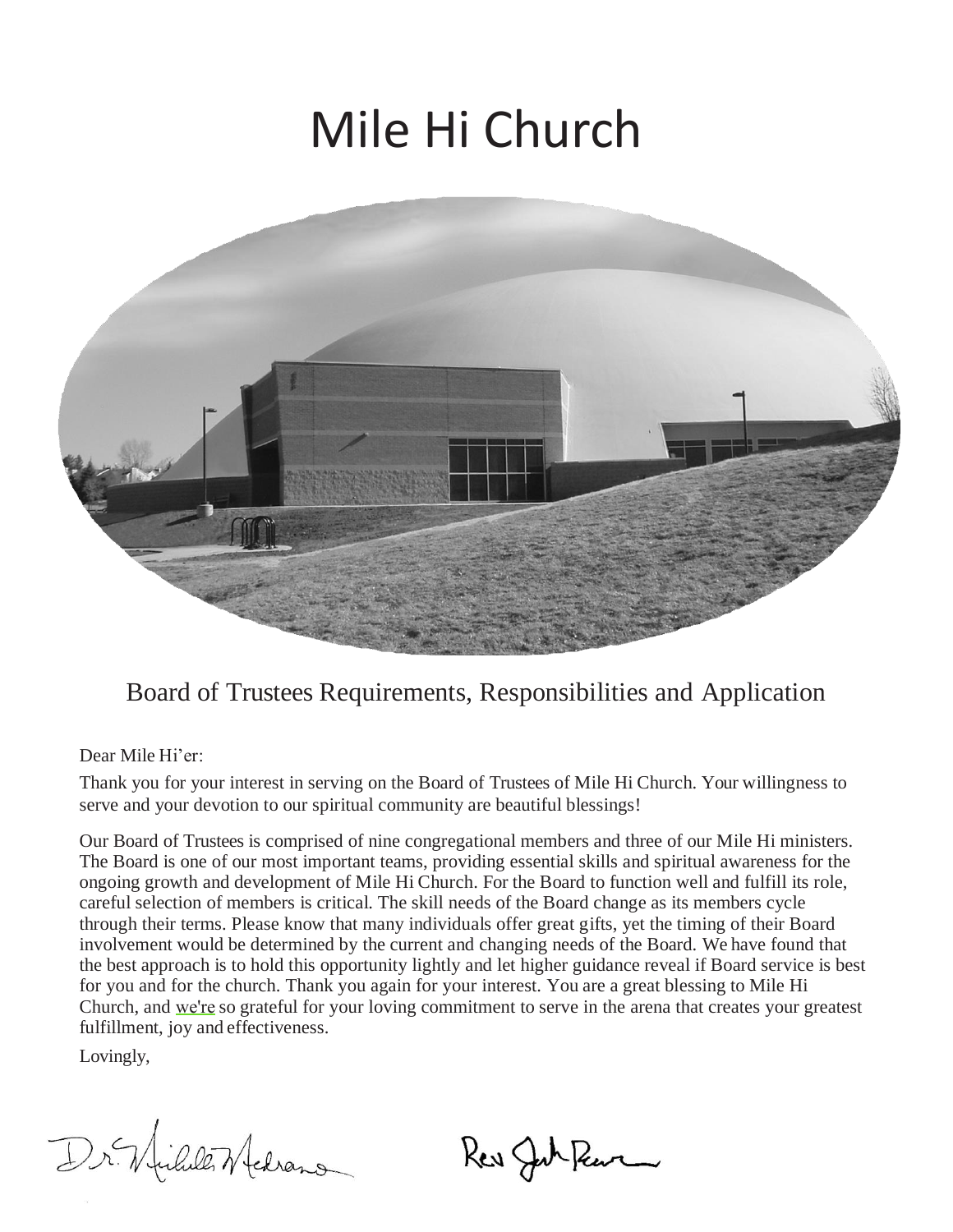## **Mile Hi Church of Religious Science**

#### **Board of Trustees Requirements and Responsibilities**

#### **Requirements:**

The Bylaws of Mile Hi Church provide for the following requirements for lay trustees:

- 1. You must have been a member of this church for at least two years.
- 2. You must have completed at least the Science of Mind 101 (Beyond Limits) accredited class or its accredited equivalent.
- 3. You must have been informed of and be willing to accept the responsibilities of membership on the Board of Trustees. (See responsibilities and expectations attached.)
- 4. You must have no close relatives on the Board of Trustees. Close relatives are defined as spouse, sibling, parent, grandparents, aunt, uncle, first cousin, member of the same household or an in-law of these relatives.
- 5. You must have been a regular financial contributor to this church, by identifiable means, for at least one year.
- 6. You must not be a paid employee of this church, nor the spouse or partner of a paid employee, nor a member of the same household as a paid employee.
- 7. You must not seek to profit in your personal business through service on the Board and you must avoid any other conflicts of interest.

#### **Responsibilities:**

In addition to the specific requirements set out in the bylaws, there are certain expectations regarding the responsibilities of the Board of Trustees:

A. The Board of Trustees are governed by the Articles of Incorporation, the bylaws of the Church and by certain policies that have been established by the Board of Trustees over time.

There is an expectation that members of the Board of Trustees will abide by the existing Articles of Incorporation, the bylaws, and our own policies until such time as the Articles of Incorporation or bylaws are modified by the membership, or the policies are modified by action of the Board.

B. The Board ofTrustees usually meets on a monthly basis to conduct the ongoing business of the Church. Special meetings are necessary from time to time and there is generally an annual on-site retreat comprising one to three days, depending on the need.

There is a requirement that Trustees will attend scheduled and special board meetings and the annual retreat. Occasional family and business conflicts can occur, and it is expected that a Trustee will notify the Board President in advance of any meeting that he or she will miss.

C. The lay members of the Board of Trustees are representatives of the membership at large and congregation in general and not any specific constituency. While Trustees are encouraged to join any groups and participate in any activities of the Church that may be of interest, members of the Board are not representatives of any group or organization but serve the larger membership and congregation.

There is an expectation that each of the board members will serve the interests of the membership and congregation as a whole.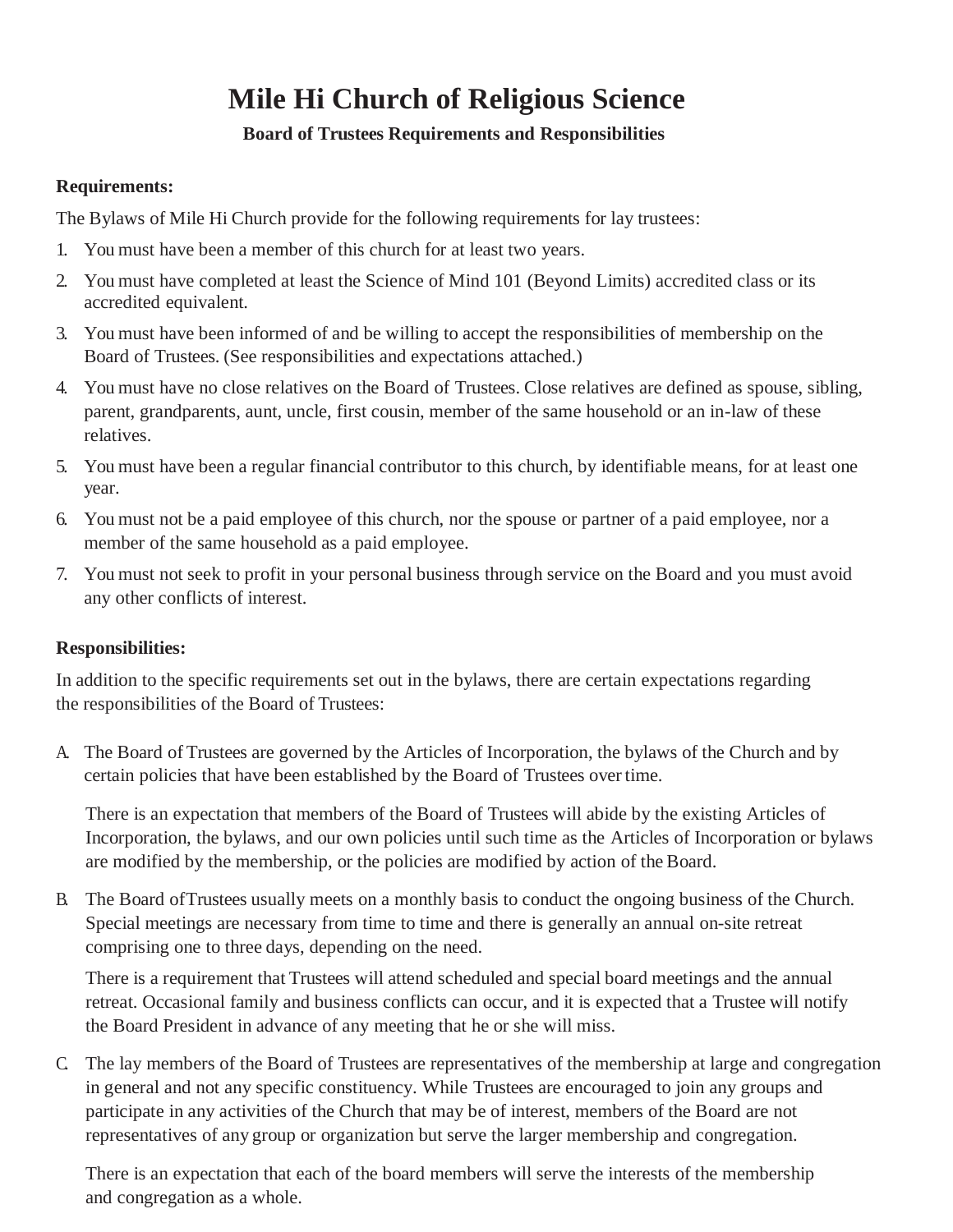D. The Board has certain committees including Executive, Finance, Master Site Planning, Visioning, Nominating, and Bylaws. Additional committees are formed from time-to-time to carry out the specific objectives of the Board and the business of the Church.

There is an expectation that members of the Board will serve on one or more of the committees that may be of interest to them.

E. The Church sponsors various social events and meetings with groups from time-to-time. Such events would include meetings and receptions to welcome new members, Ministry of Service recognitions, and other activities. These events are not mandatory for all Board members but they are announced and it is important to have representation from the Board. In addition, Board members are asked to make themselves available after the services whenever possible to meet visitors and listen to the ideas and suggestions of the membership and congregation. It is only by listening to the congregation that the Board members can represent their interests in the business affairs of the Church.

There is an expectation that the members of the Board will periodically attend various social and business functions of the Church and its groups in order to maintain their connection to the congregation and the members.

F. The members of the Board are responsible for bringing financial information and leadership to the congregation. The Church conducts an annual stewardship campaign to continually develop the financial base of the Church. From time-to-time, the Church also conducts capital or special needs campaigns.

There is an expectation that the members of the Board will be strong financial supporters of these programs, attend campaign or fundraising events, and provide positive leadership in these activities.

- G. The general purposes of the Board of Trustees of Mile Hi Church are as follows:
	- Oversee and fulfill all governance functions and responsibilities;
	- Express as a nucleus of high spiritual consciousness at the core of Mile Hi Church;
	- $\mathbb{R}$  Provide leadership and communication within the Church;
	- $\mathbb{R}$  Provide strategic and long-range planning for the development of the Church;
	- Assist with enhancing the resources of the church in a manner that expands awareness and programs;
	- $\mathbb A$  And provide fiduciary and budgetary input and oversight, so the resources of the Church receive proper stewardship.

The lead Ministers are our CEO and are in charge of the day-to-day administration of the ministers and of the church staff. Furthermore, all ecclesiastical functions and decisions are the exclusive purview of the ministerial staff.

There is an expectation that the Board of Trustees will honor and maximize its essential role while also respecting the purposes and functions of other aspects of the Church.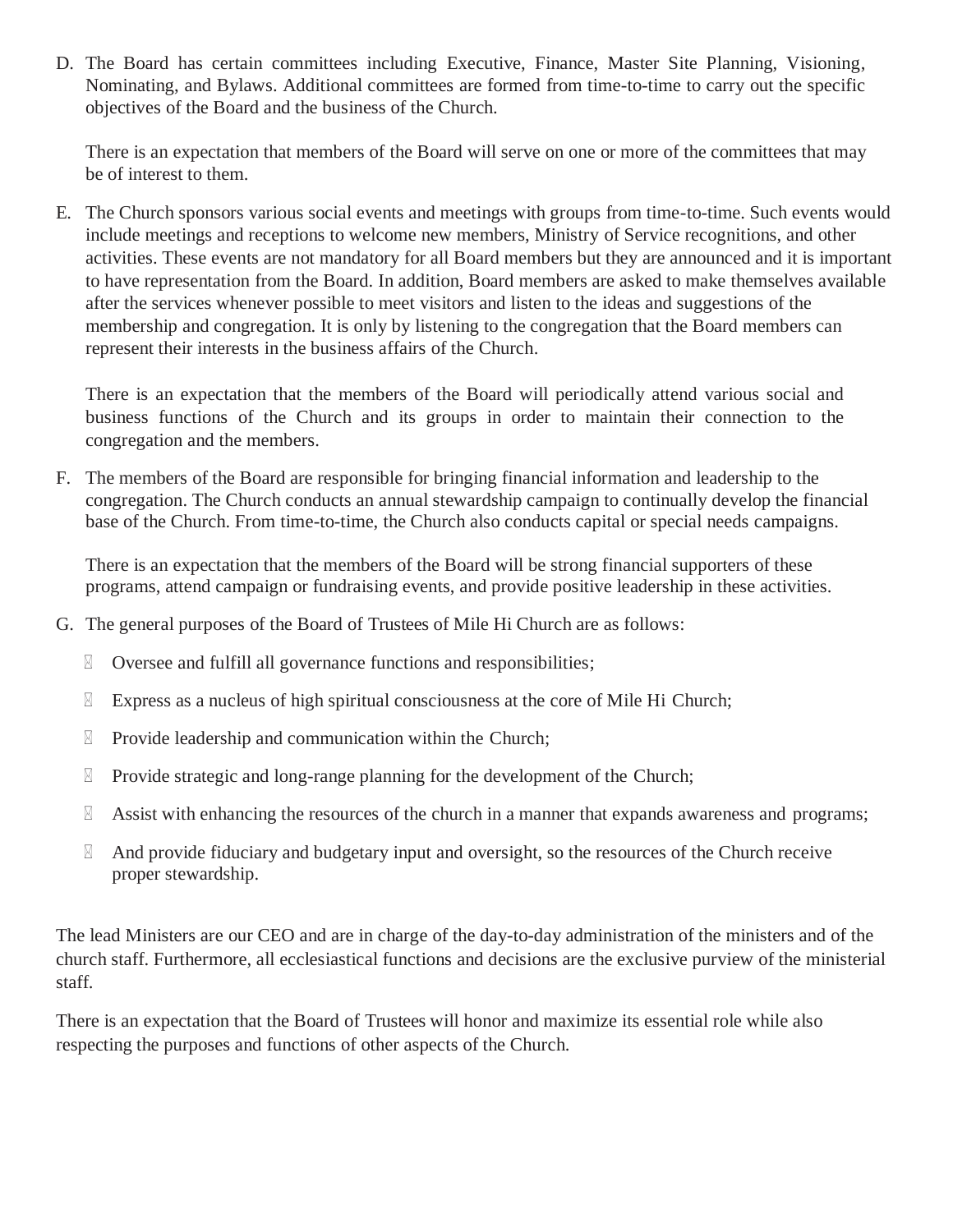## **Mile Hi Church**

**Application for Board of Trustees**

| Name                                                                                                                                                                                                                           |            |
|--------------------------------------------------------------------------------------------------------------------------------------------------------------------------------------------------------------------------------|------------|
| Address and the set of the set of the set of the set of the set of the set of the set of the set of the set of the set of the set of the set of the set of the set of the set of the set of the set of the set of the set of t |            |
|                                                                                                                                                                                                                                |            |
|                                                                                                                                                                                                                                | Home Phone |
|                                                                                                                                                                                                                                | Cell Phone |
|                                                                                                                                                                                                                                |            |
| Date of Completion of Beyond Limits or Its Equivalent (month/year)                                                                                                                                                             |            |

The following information may be summarized on this form or in attachments to this form, and you may include resumes or any other material that you feel would help us understand your skills and abilities to serve on this board.

1. Briefly summarize your business and educational background. Include special accomplishments, training courses, degrees earned, major and minor studies.

2. Summarize your involvement in church-related activities. Include committees, events, projects, and note your specific responsibilities.